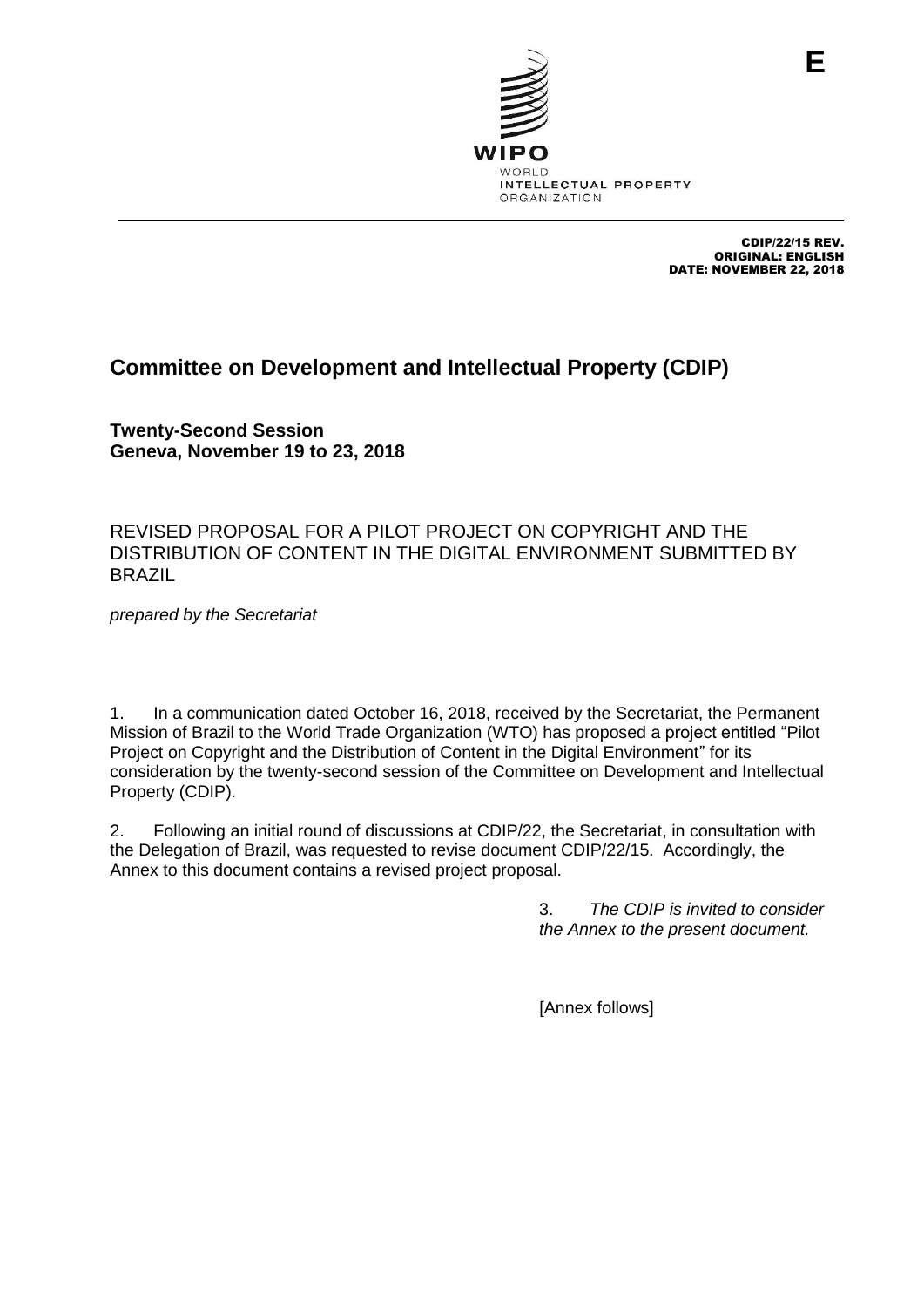#### **PROPOSAL FOR A PILOT PROJECT ON COPYRIGHT AND THE DISTRIBUTION OF CONTENT IN THE DIGITAL ENVIRONMENT**

| 1. SUMMARY                                                       |                                                                                                                                                                                                                                                                                                                                                                                                                                        |
|------------------------------------------------------------------|----------------------------------------------------------------------------------------------------------------------------------------------------------------------------------------------------------------------------------------------------------------------------------------------------------------------------------------------------------------------------------------------------------------------------------------|
| <b>Project Code</b>                                              | DA_1_3_4_10_11_16_25_35_01                                                                                                                                                                                                                                                                                                                                                                                                             |
| Title of<br>Activity/Initiative                                  | Pilot Project on Copyright and the Distribution of Content in the Digital<br>Environment                                                                                                                                                                                                                                                                                                                                               |
| Development Agenda<br>Recommendations                            | Recommendations 1, 3, 4, 10, 11, 16, 25 and 35.                                                                                                                                                                                                                                                                                                                                                                                        |
| Brief description of the<br>Activity/Initiative                  | The proposed pilot project aims at providing clear information about the<br>copyright and related rights national regimes applicable to the<br>audiovisual content that is licensed and distributed in the digital<br>environment.                                                                                                                                                                                                     |
|                                                                  | In particular, the project will raise awareness to creators and<br>stakeholders on existing national rules and assess current issues<br>related to copyright and related rights in digital audiovisual market of<br>the participating countries: Argentina, Brazil, Costa Rica, Ecuador, Peru<br>and Uruguay.                                                                                                                          |
| Implementing<br>Program                                          | Program 3                                                                                                                                                                                                                                                                                                                                                                                                                              |
| Links to other related<br>Programs / DA Project                  | DA_16_20_01; DA_19_24_27_01; DA_1_2_4_10_11                                                                                                                                                                                                                                                                                                                                                                                            |
| Links to Expected<br>Results in the<br><b>Program and Budget</b> | Program 3<br>Strategic Goal I.2: Tailored and balanced IP legislative, regulatory and<br>policy framework.<br>Strategic Goal III.4: Strengthened cooperation arrangements with<br>institutions in developing countries, LDCs and countries in transition<br>tailored to their needs.<br>Strategic Goal IV.2: Enhanced access to, and use of, IP information by<br>IP institutions and the public to promote innovation and creativity. |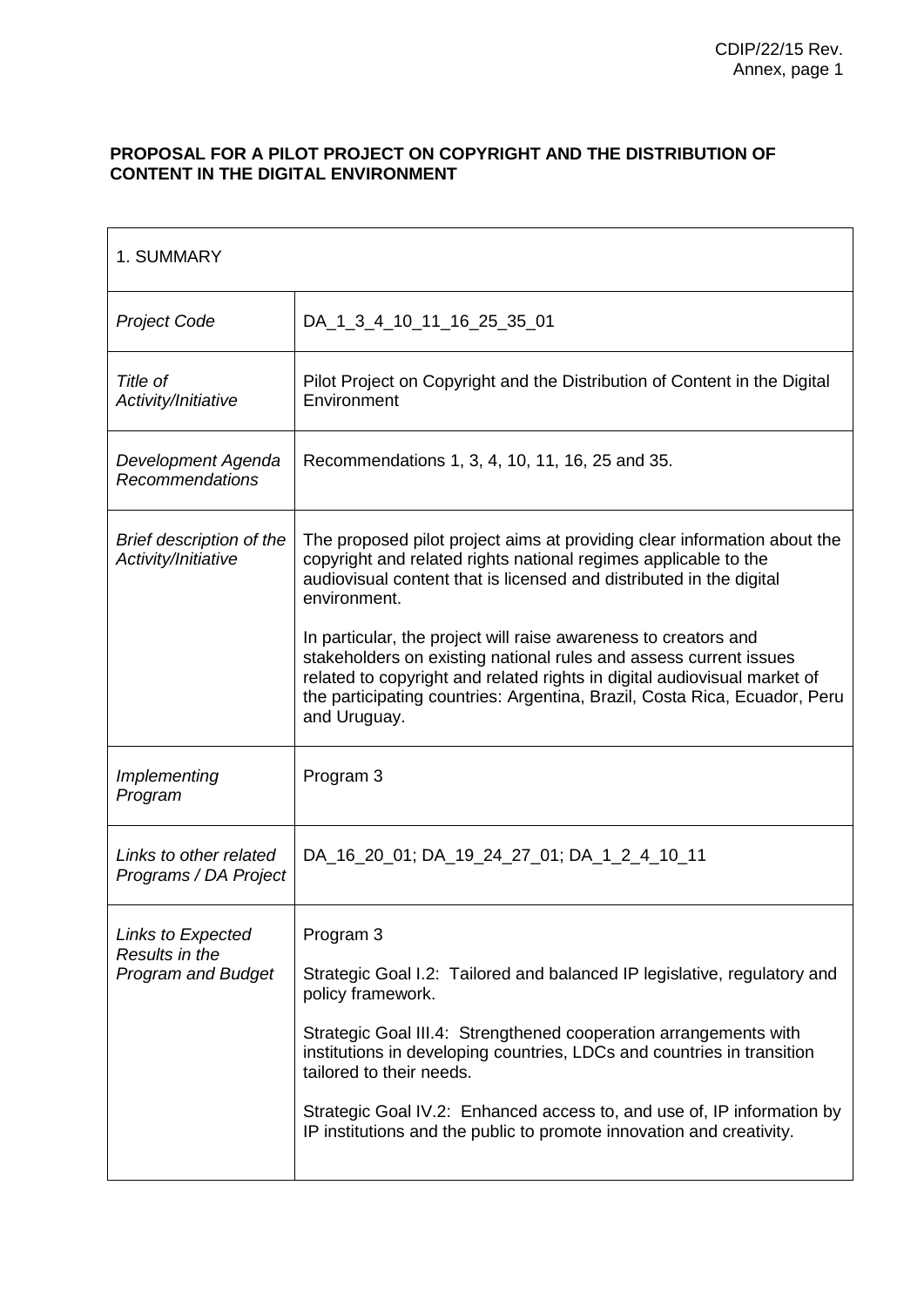*Project Duration* 30 months

## 2. PROJECT DESCRIPTION

#### 2.1. Background

 $\overline{a}$ 

The complex audiovisual market has been the object of several initiatives by governments aiming to promote local production of audiovisual content. These initiatives have traditionally focused on the initial phase of the creation of the audiovisual product, namely the financing of production<sup>1</sup>. It is important to point out, however, that financing and distribution are usually linked in the audiovisual industry, and securing distribution of the content is often critical to enable its production. For example, financing can be secured through the pre-sale of exclusive intellectual property rights of the content to a buyer who is responsible for distribution<sup>2</sup>.

The growth of digital platforms that offer audiovisual services presents alternatives for distribution (and thus financing) of local content that previously was not able to reach the public through cinema or TV. In several regions, consumption of audiovisual content through digital means (such as streaming and catch-up services) has been exponentially increasing. At the same time, local broadcasters are also making their content available through digital channels, resulting in a higher number of audiovisual content available to the general public through digital means, including locally produced content.

As it is the case in the traditional value chain, the new distribution channels of audiovisual content also rely on copyright and related rights to secure remuneration to creators and right owners. Protection of copyrights becomes even more crucial since content is easily made available in a large number of territories through its digital distribution. In spite of the changing landscape, it could be the case that some longstanding models for financing the audiovisual content<sup>3</sup>, such as the pre-sale of exclusive licenses, will still play an important role<sup>4</sup>.

In Latin America, digital distribution of audiovisual content has been growing significantly<sup>5</sup> in the past years. It is estimated that the revenues from digital platforms in the regions will reach US\$ 4.6 billion by 2022 in comparison to US\$ 1.87 billion in 2016 and zero in 2010<sup>6</sup>. It is possible that while digital platforms might be filling a gap left by traditional distribution channels<sup>7</sup> it might also bring additional opportunities to both local content creators and public. Some of these new possibilities are already taking place, with over 50 Latin-American audiovisual

<sup>&</sup>lt;sup>1</sup> See for example the MERCOSUR audiovisual programme. Available at:<http://www.recam.org/pma/> <sup>2</sup> For different financing models please see WIPO, From script to Screen, available at:

<http://www.wipo.int/publications/en/details.jsp?id=261&plang=EN> <sup>3</sup> WIPO, From Script to Screen: The Importance of Copyright in the Distribution of Films. Available at: <http://www.wipo.int/publications/en/details.jsp?id=261&plang=EN>

<sup>4</sup> European Audiovisual Observatory, Territoriality and its impact on the financing of audiovisual works. Strasbourg, 2015. Available at: <https://rm.coe.int/168078347f>

<sup>&</sup>lt;sup>5</sup> There were three new subscriptions to Netflix and other OTT services for every new traditional pay TV subscription in 2017 according to HIS Markit, available at: [https://technology.ihs.com/601159/global-digital-pay-tv-subscriptions](https://technology.ihs.com/601159/global-digital-pay-tv-subscriptions-exceeded-one-billion-in-2017-ihs-markit-says)[exceeded-one-billion-in-2017-ihs-markit-says](https://technology.ihs.com/601159/global-digital-pay-tv-subscriptions-exceeded-one-billion-in-2017-ihs-markit-says)

<sup>&</sup>lt;sup>6</sup> Information available at: [https://www.broadbandtvnews.com/2015/06/21/latin-america-ott-tv-and-video-ready-for](https://www.broadbandtvnews.com/2015/06/21/latin-america-ott-tv-and-video-ready-for-take-off/)[take-off/](https://www.broadbandtvnews.com/2015/06/21/latin-america-ott-tv-and-video-ready-for-take-off/)

<sup>7</sup> MTM, Prospects for premium OTT in Latin America. 2016. Available at: [https://www.vindicia.com/resources/analyst](https://www.vindicia.com/resources/analyst-reports-reviews/prospects-premium-ott-latin-america-mtm)[reports-reviews/prospects-premium-ott-latin-america-mtm](https://www.vindicia.com/resources/analyst-reports-reviews/prospects-premium-ott-latin-america-mtm)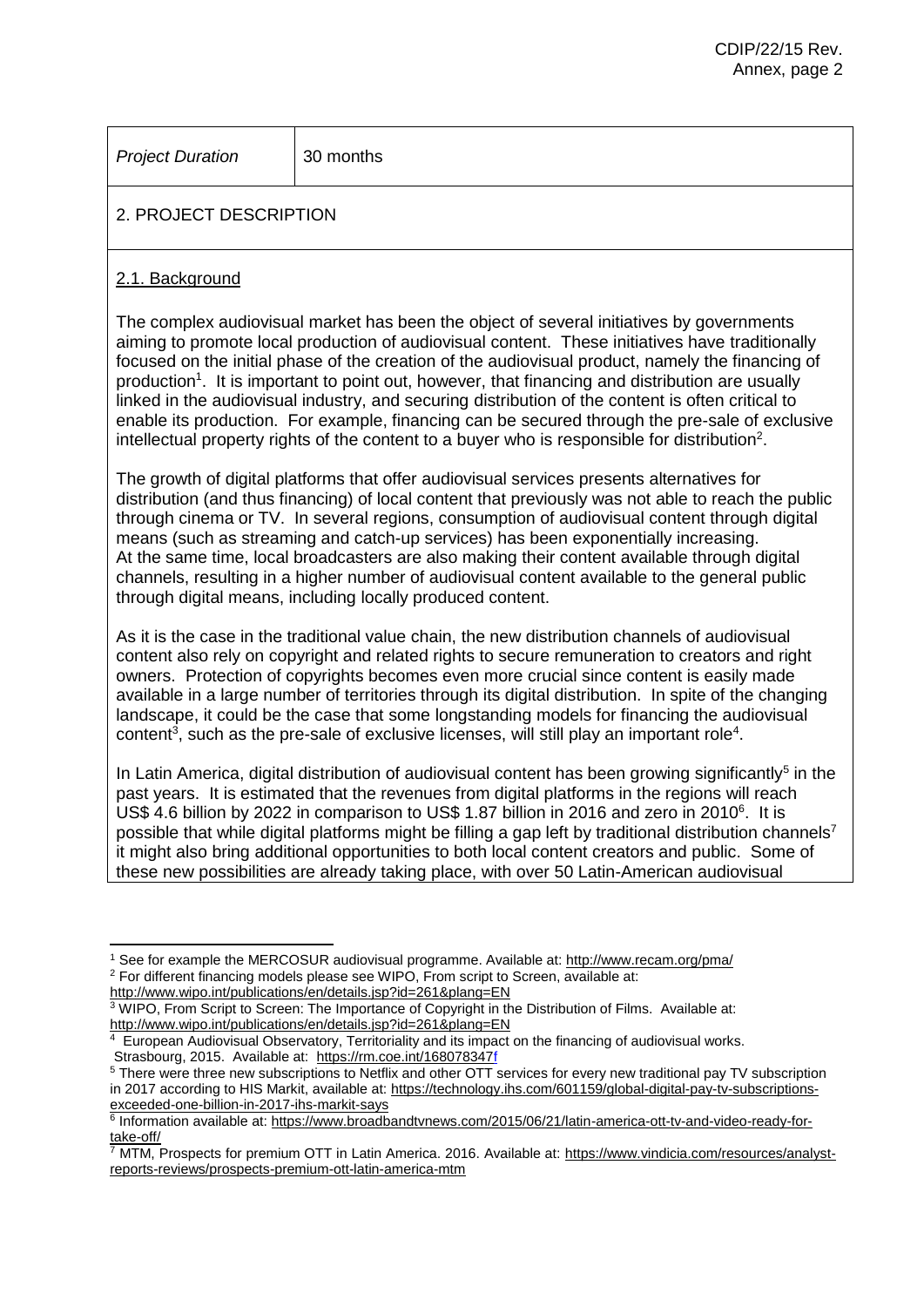productions being financed by a major streaming service<sup>8</sup>. At the same time, traditional audiovisual services have started to offer content through digital means, increasing the overall availability of content online.

This pilot project takes into consideration previous studies approved in the CDIP on the subject of copyright in the audiovisual sector, in particular the Collective Negotiation of Rights and Collective Management of Rights in the Audiovisual Sector (document CDIP/14/INF/2), which provides recommendations<sup>9</sup> for possible future projects adopted in the committee related to the topic of copyrights in the digital environment.

#### 2.2. Objectives

The proposed project aims at identifying, according to each national legal framework, copyright and related rights in the distribution of audiovisual content in the digital environment, with a view to providing a better understanding of the industry for local creators, right owners and stakeholders. Enhancing the access to relevant information on copyright and related rights for local stakeholders, including creators, producers, digital platforms and policy makers could assist in the development of the local digital market and in the exploitation of local audiovisual content.

#### 2.3. Delivery Strategy

*Output 1: Increased awareness of the role of copyright and related rights in the distribution of audiovisual content online* 

 Activity 1: Commission a study on the copyright legal framework and licensing of audiovisual works in the digital environment

Description: A study on the licensing of online distribution of audiovisual works in selected countries. The study shall take into consideration the national legal framework of each participating country in order to understand the legal requirements and contractual practices related to online distribution of audiovisual works.

 Activity 2: Create a summary of national copyright and related rights applicable for the licensing of audiovisual content online

Description: The information researched in the Activity 1 will be presented in the format of a country summary that can be used to disseminate information and raise awareness on relevant copyright and related rights rules.

 $\overline{a}$ <sup>8</sup> [https://media.netflix.com/en/press-releases/netflix-expands-its-latin-america-investments-announcing-new-original](https://media.netflix.com/en/press-releases/netflix-expands-its-latin-america-investments-announcing-new-original-series-diablero-filmed-entirely-in-mexico)[series-diablero-filmed-entirely-in-mexico](https://media.netflix.com/en/press-releases/netflix-expands-its-latin-america-investments-announcing-new-original-series-diablero-filmed-entirely-in-mexico)

<sup>&</sup>lt;sup>9</sup> The Study on Collective Negotiation of Rights and Collective Management of Rights in the Audiovisual Sector (document CDIP/14/INF/2) mentions the following recommendations related to the "Licensing practices for the online environment": Recommendation 1: Discussions among all stakeholders are recommended to get full clarity in the management of exclusive rights to tap the emerging market possibilities of new media and online platforms. – This recommendation is in line with the proposal in Module 5 of the Scoping Study (CDIP/12/INF/3). Recommendation 11: Effective licensing of online on-demand platforms, both national and Pan-African, is important to tap the potential income at the outset. The providers of online services may demand multiterritorial licenses that cover several countries. - WIPO could partner with the national competent authorities and organize workshops on online licensing practices for audiovisual works, eventually for Francophone and Anglophone countries in a group.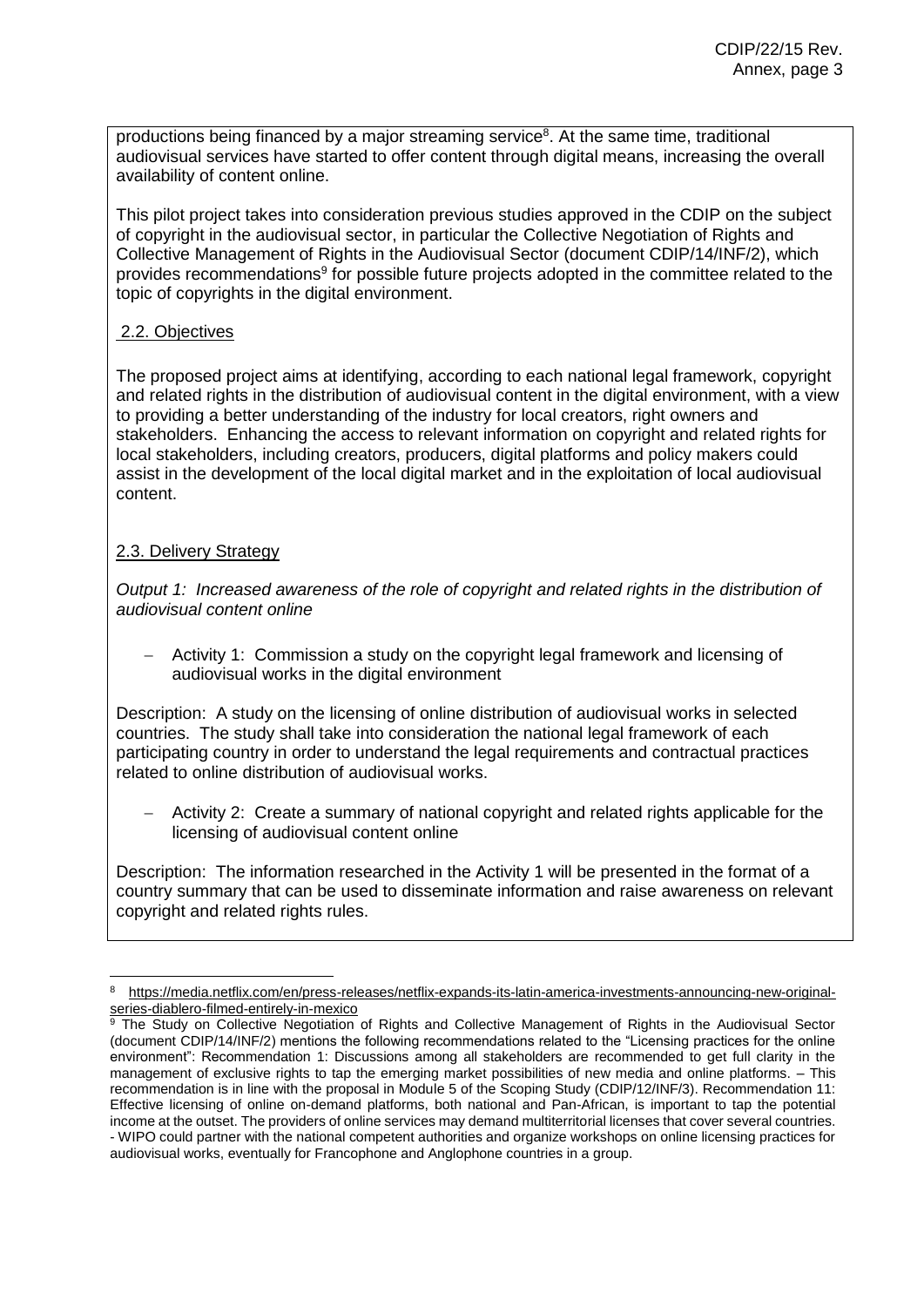Activity 3: Commission a study on audiovisual works in public domain in the participating countries

Description: This study would expand a previous work commissioned by the CDIP on the subject of public domain<sup>10</sup> focusing, this time, on the issue of audiovisual works in public domain taking into consideration the national legal framework of each participating country. The research aims at understanding the current rules applicable to the use and distribution of public domain audiovisual content, including the permissible uses of those materials.

*Output 2:* Better understanding the current status of licensing in the digital environment

 Activity 1: Assess the process of content distribution through digital channels in selected countries

Description: The objective is to present concrete examples of some local productions distributed online with a view to better understand the steps made by different actors in their attempt to reach users through digital means.

*Activity 2:* Economic assessment on the digital audiovisual market

Description: The objective is to elaborate a study assessing the online availability of contents in selected countries.

Activity 3: Two Workshops: The licensing of audiovisual content in selected countries

Description: Two workshops with representatives and stakeholders from a smaller number of participating countries in order to discuss the legal environment, production and licensing of audiovisual content in the digital environment relating to the selected countries. These workshops will allow the exchange of national experiences and facilitate the gathering of information for the remaining activities in the project.

 Activity 4: Regional seminar on copyright and the distribution of content in the digital environment

Description: A seminar will build on the results of the above-mentioned studies and workshops to discuss how the copyright and related rights applies to the commercialization of audiovisual content for the digital market in the local markets. The objective of the activity is to facilitate understanding and awareness on how to foster a dynamic licensing environment in the region and, at the same time, provide for a forum of discussion about core issues in the digital audiovisual market from a copyright perspective.

| <b>Risks and Mitigation</b><br>Strategy | Risk 1: Lack of adequate information about the licensing of audiovisual<br>content online.                                             |
|-----------------------------------------|----------------------------------------------------------------------------------------------------------------------------------------|
|                                         | Mitigation 1: Seek the collaboration of local governments, agencies and<br>key stakeholders in order to retrieve relevant information. |

 $\overline{a}$ <sup>10</sup> Please see document CDIP/7/INF/2 available at:

[http://www.wipo.int/edocs/mdocs/mdocs/en/cdip\\_7/cdip\\_7\\_inf\\_2.pdf](http://www.wipo.int/edocs/mdocs/mdocs/en/cdip_7/cdip_7_inf_2.pdf)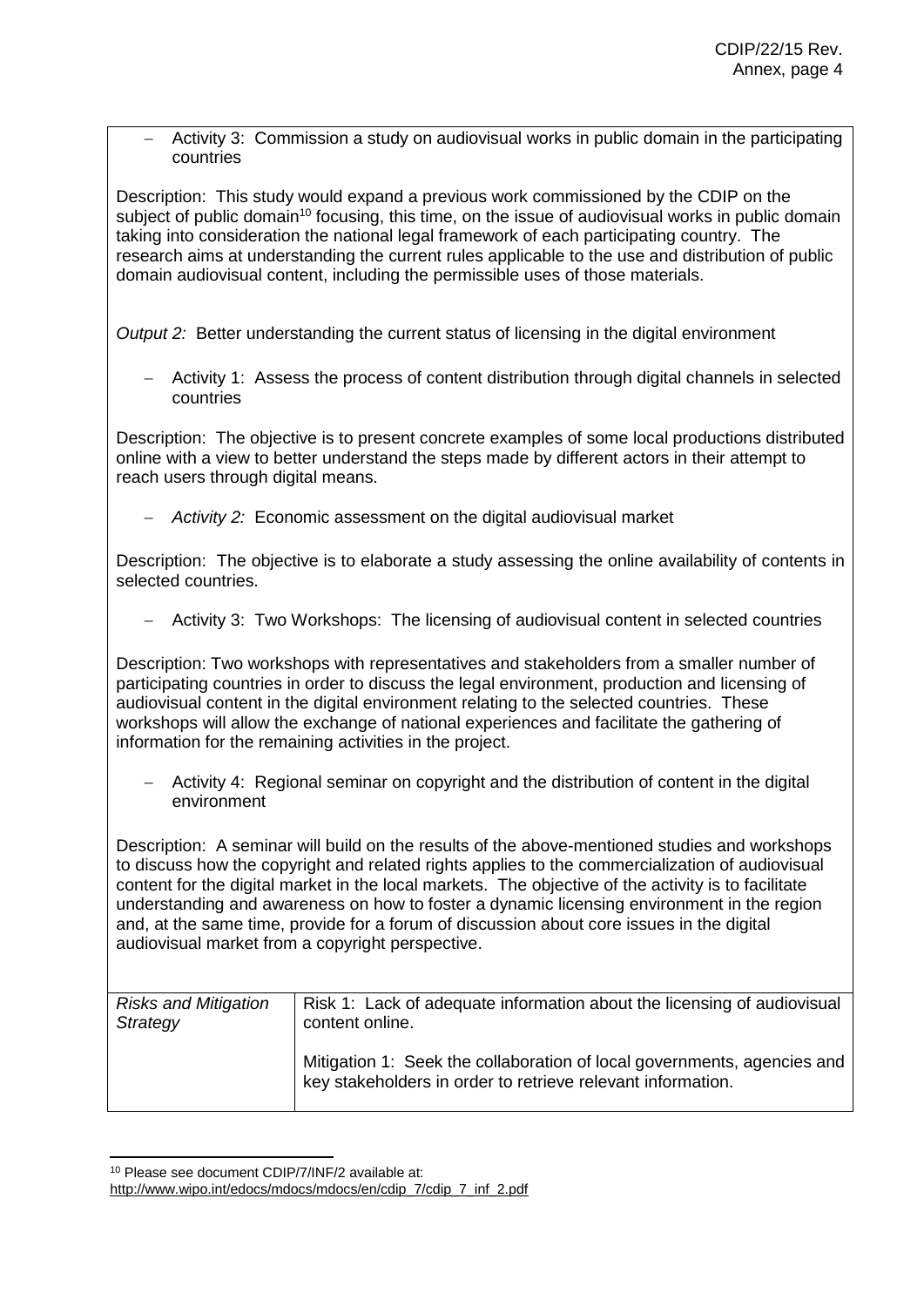| Risk 2: Conditions in a selected country may impede the project<br>implementation due to the size of the market or the lack of available<br>data and sources regarding content on digital platforms.                                                                                                              |
|-------------------------------------------------------------------------------------------------------------------------------------------------------------------------------------------------------------------------------------------------------------------------------------------------------------------|
| Mitigation 2: Undertaking of extensive consultations and close<br>collaboration with local stakeholders in the audiovisual industry.<br>Moreover, activities may be suspended or postponed in case there is<br>no information available or data quality is insufficient with respect to<br>one or more countries. |
|                                                                                                                                                                                                                                                                                                                   |

#### 3. REVIEW AND EVALUATION

3.1. Project Review Schedule

A yearly progress report will be presented for the consideration of the CDIP.

A final self-evaluation will be carried out upon project completion and will be submitted to the CDIP.

A final independent evaluation report will be prepared by an external consultant upon project completion and will be submitted to the CDIP.

### 2. Project Self-Evaluation

| Project outputs                                                                     | Indicators of Successful Completion (Output Indicators)                                                                               |  |  |  |  |  |  |
|-------------------------------------------------------------------------------------|---------------------------------------------------------------------------------------------------------------------------------------|--|--|--|--|--|--|
| Output 1: Increased<br>awareness of the role of<br>copyright and related rights in  | Delivery of a study on the copyright legal framework<br>1.<br>and licensing of audiovisual works in the digital<br>environment.       |  |  |  |  |  |  |
| the distribution of audiovisual<br>content online                                   | Delivery of a summary of national copyright and<br>2.<br>related rights applicable for the licensing of<br>audiovisual content online |  |  |  |  |  |  |
|                                                                                     | Delivery of a study on audiovisual works in public<br>3.<br>domain in the participating countries                                     |  |  |  |  |  |  |
| Output 2: Better<br>understanding the current<br>status of licensing in the digital | 1. Delivery of an assessment regarding the process of<br>content distribution through digital channels in selected<br>countries       |  |  |  |  |  |  |
| environment                                                                         | 2. Delivery of economic study on the digital audiovisual<br>market                                                                    |  |  |  |  |  |  |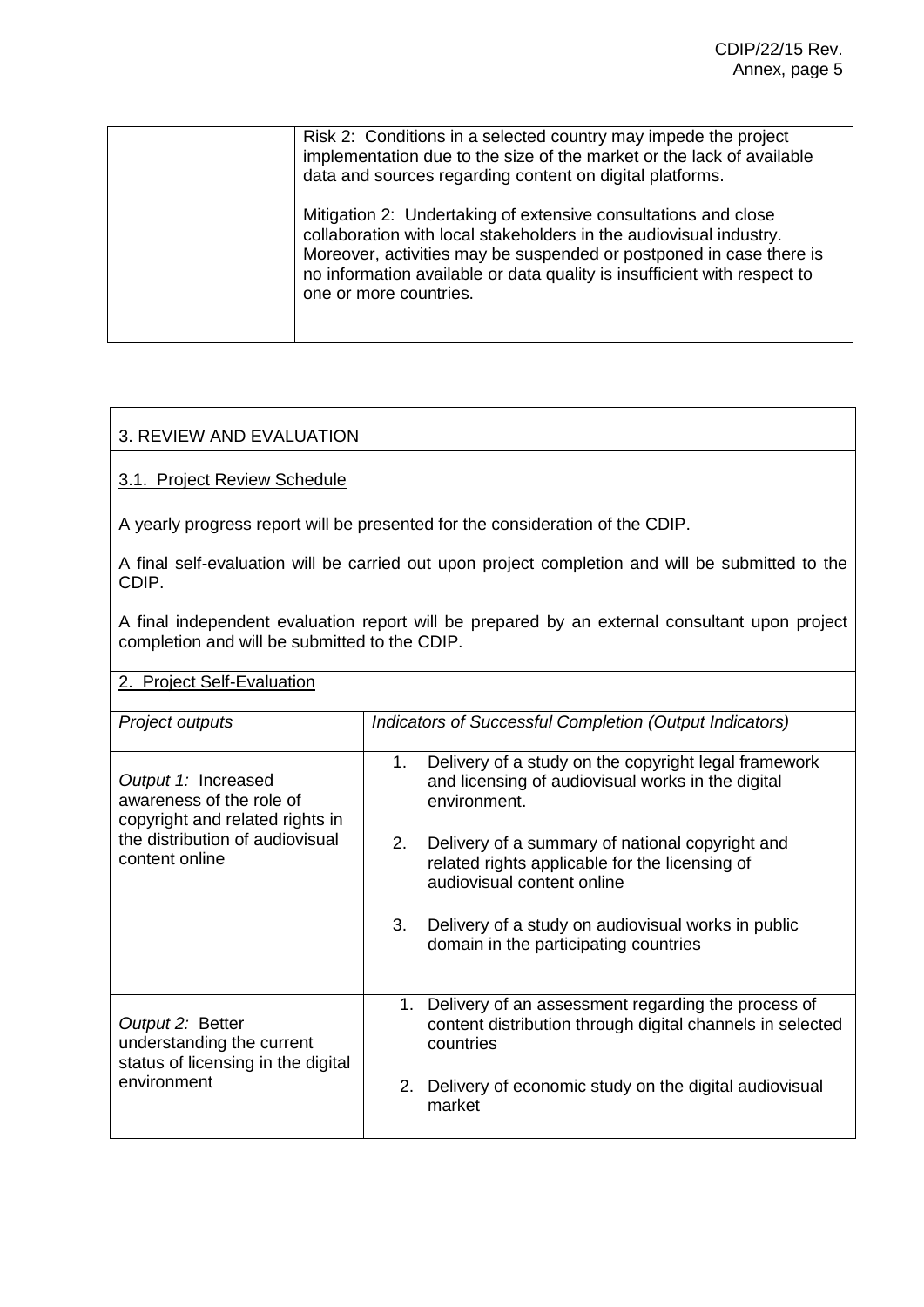|                                                                                                                                   | 3. Holding two workshops (two days each) to exchange<br>information and assess the implementation of output<br>one and two<br>4. Holding a seminar on copyright and the distribution of<br>content in the Digital Environment. |
|-----------------------------------------------------------------------------------------------------------------------------------|--------------------------------------------------------------------------------------------------------------------------------------------------------------------------------------------------------------------------------|
| Project Objective                                                                                                                 | Indicators of Success in Achieving Project Objective (Outcome<br>Indicators)                                                                                                                                                   |
| Increased awareness of<br>(a)<br>the role of copyright and<br>related rights in the distribution<br>of audiovisual content online | Publication of the materials in WIPO's webpage in order to<br>facilitate dissemination of such studies and materials.                                                                                                          |
| (b)<br>Better understanding the<br>current status of licensing in<br>the digital environment                                      | Analysis of evaluation questionnaire to be distributed at the<br>regional workshop indicating that at least 60 percent of<br>participants found the information disseminated in such an<br>event useful.                       |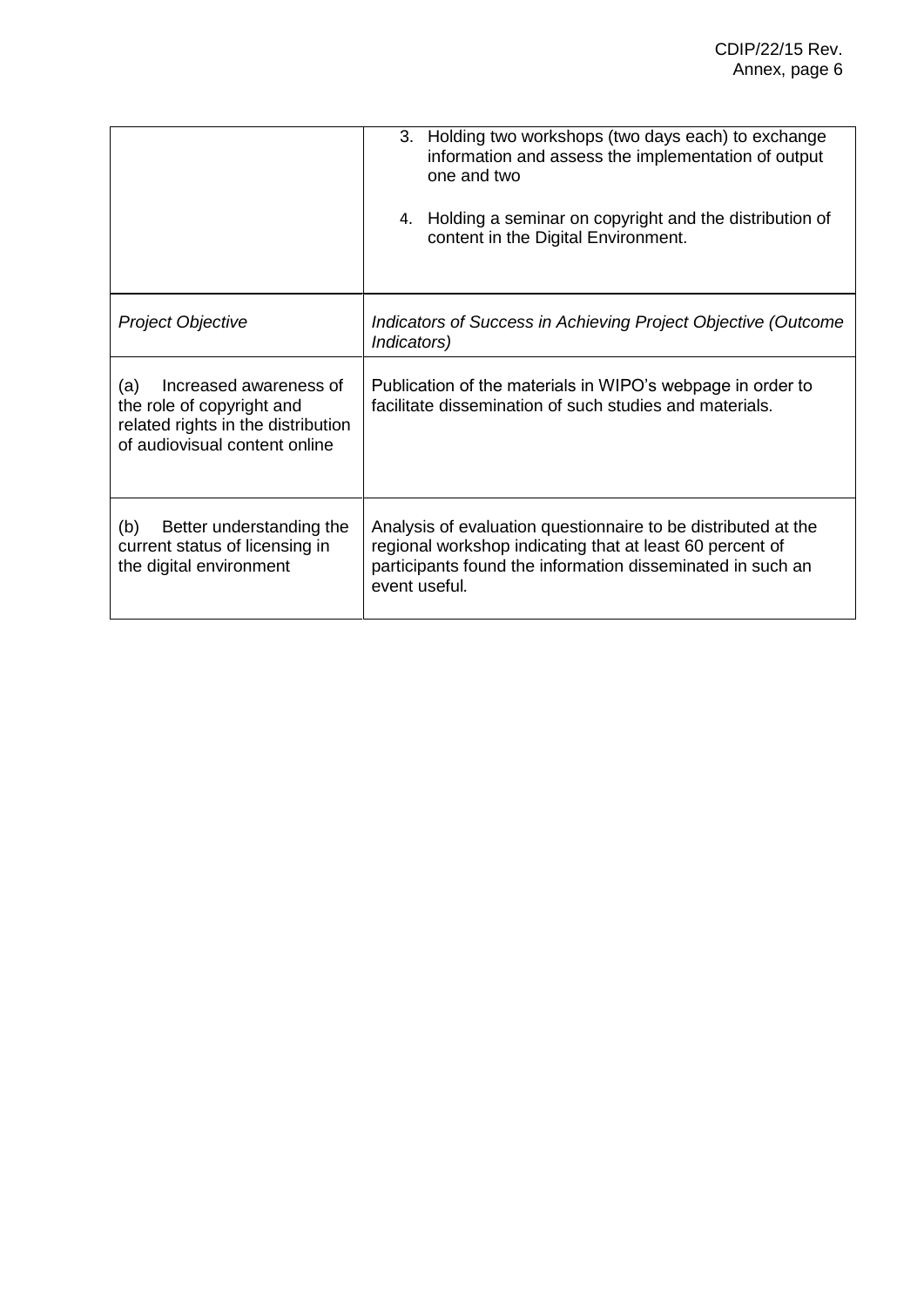## 4. IMPLEMENTATION TIMELINE

| Activity                                                                                                                                         | Quarters |                 |              |         |          |                 |     |     |     |                 |     |     |
|--------------------------------------------------------------------------------------------------------------------------------------------------|----------|-----------------|--------------|---------|----------|-----------------|-----|-----|-----|-----------------|-----|-----|
|                                                                                                                                                  | 1st      | 2 <sub>nd</sub> | 3rd          | 4th     | 1st      | 2 <sub>nd</sub> | 3rd | 4th | 1st | 2 <sub>nd</sub> | 3rd | 4th |
| Selection of pilot countries                                                                                                                     | X        |                 |              |         |          |                 |     |     |     |                 |     |     |
| Output 1, Activity 1: Commission a study on the copyright legal<br>framework and licensing of audiovisual works in the digital<br>environment    | $\sf X$  | $\sf X$         | $\sf X$      | $\sf X$ |          |                 |     |     |     |                 |     |     |
| Output 1, Activity 2: Create a summary of national copyright and<br>related rights applicable for the licensing of audiovisual content<br>online |          |                 |              | $\sf X$ | $\times$ |                 |     |     |     |                 |     |     |
| Output 1, Activity 3: Commission a study on audiovisual works in<br>public domain in the participating countries                                 |          |                 |              | $\sf X$ | X        | X               | X   |     |     |                 |     |     |
| Output 2, Activity 1: Assess the process of content distribution<br>through digital channels in selected countries                               |          |                 | X            | $\sf X$ | $\sf X$  | X               | X   |     |     |                 |     |     |
| Output 2, Activity 2: Economic assessment on the digital<br>audiovisual market                                                                   |          | X               | $\mathsf{X}$ | $\sf X$ | $\sf X$  | X               | X   | X   |     |                 |     |     |
| Output 2, Activity 3: Two Workshops: The licensing of audiovisual<br>content in selected countries                                               |          |                 |              |         |          | X               |     | X   |     |                 |     |     |
| Output 2, Activity 4: Regional seminar on copyright and the<br>distribution of content in the digital environment                                |          |                 |              |         |          |                 |     |     | X   | X               |     |     |
| Evaluation                                                                                                                                       |          |                 |              |         |          |                 |     |     |     |                 | X   |     |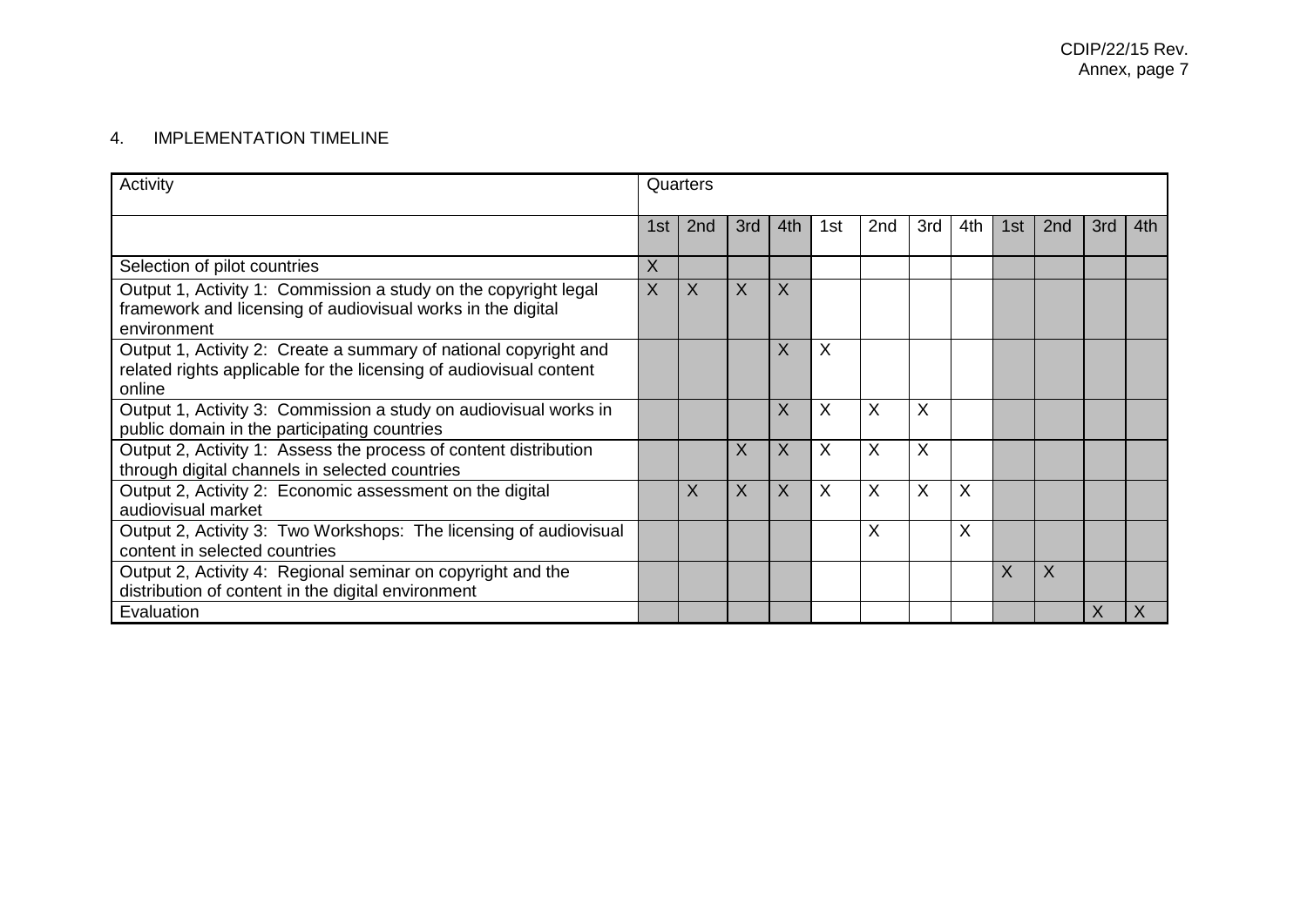## 5. TOTAL RESOURCES BY OUTPUT

# (a) Year 2019

| <b>Project outputs</b>                   |                  | 2019          |                  | <b>Total</b>  |         |
|------------------------------------------|------------------|---------------|------------------|---------------|---------|
|                                          | <b>Personnel</b> | Non-personnel | <b>Personnel</b> | Non-personnel |         |
|                                          |                  |               |                  |               |         |
| 2 studies, 1 summary and 1 recompilation |                  |               |                  |               |         |
| of case stories                          |                  | 100,000       |                  | 100,000       | 100,000 |
|                                          |                  |               |                  |               |         |
| economic study                           |                  | 40,000        |                  | 40,000        | 40,000  |
| Personnel                                |                  |               |                  |               |         |
|                                          | 57,000           |               | 57,000           |               | 57,000  |
| <b>Total</b>                             | 57,000           | 140,000       | 57,000           | 140,000       | 197,000 |

## (b) Biennium 2020-2021

| <b>Project outputs</b>                                |                  | 2020              | 2021             |                   |                  | <b>Total</b>      | <b>Total</b> |
|-------------------------------------------------------|------------------|-------------------|------------------|-------------------|------------------|-------------------|--------------|
|                                                       | <b>Personnel</b> | Non-<br>personnel | <b>Personnel</b> | Non-<br>personnel | <b>Personnel</b> | Non-<br>personnel |              |
| Two sub-regional seminars and one<br>regional seminar |                  | 235,000           |                  |                   |                  | 235,000           | 235,000      |
| Project self-evaluation                               |                  |                   |                  | 10,000            |                  | 10,000            | 10,000       |
| Personnel                                             | 57,000           |                   | 57,000           |                   | 114,000          |                   | 114,000      |
| Total                                                 | 57,000           | 235,000           | 57,000           | 10,000            | 114,000          | 245,000           | 359,000      |